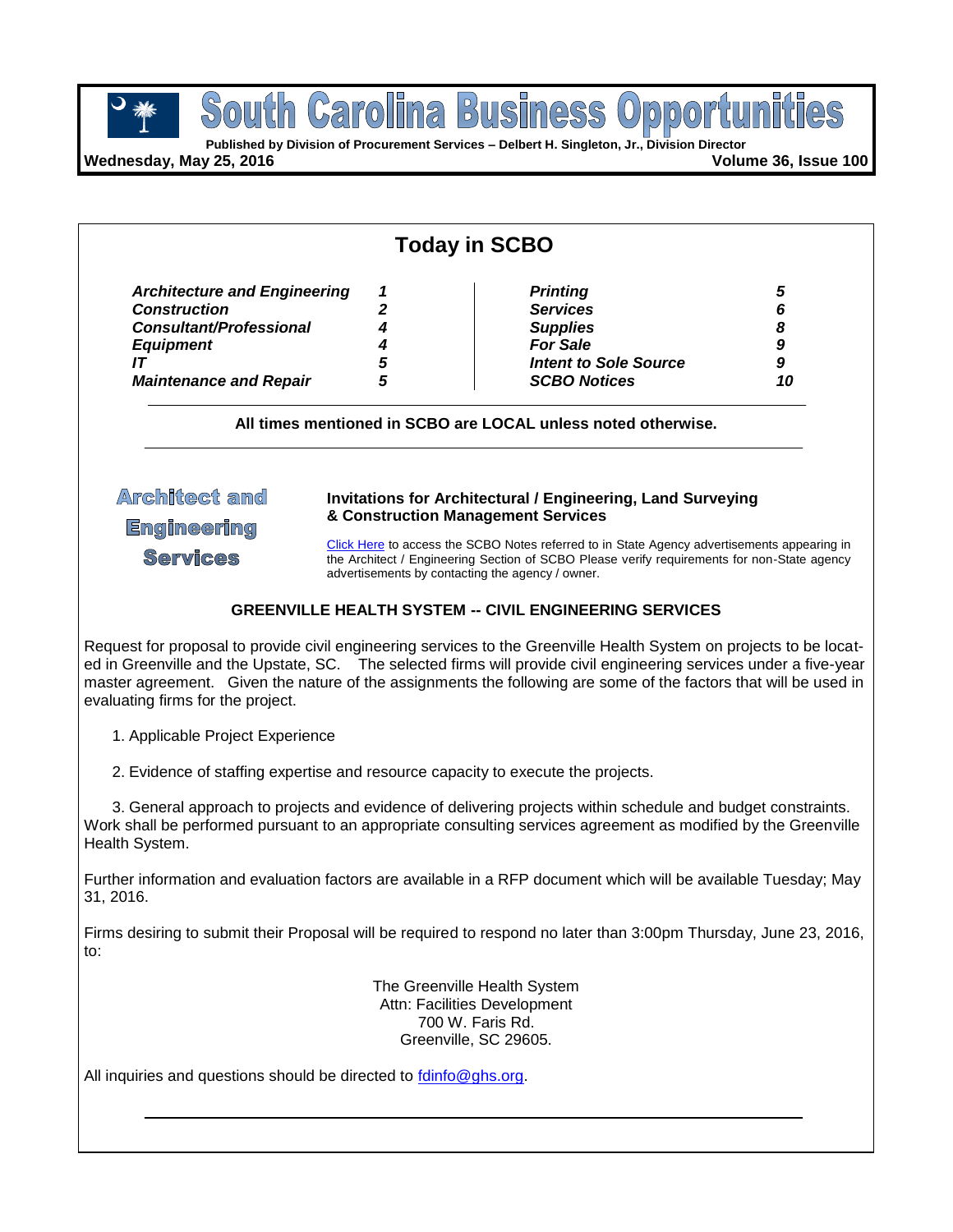## **GHS GEOTECHNICAL SERVICES AND CONSTRUCTION MATERIAL TESTING INSTRUCTIONS**

Request for proposal to provide geotechnical services and construction material testing instructions to the Greenville Health System on projects to be located in Greenville and the Upstate, SC. The selected firms will provide geotechnical services and construction material testing instructions under a five-year master agreement. Given the nature of the assignments the following are some of the factors that will be used in evaluating firms for the project.

1. Applicable Project Experience

2. Evidence of staffing expertise and resource capacity to execute the projects.

3. General approach to projects and evidence of delivering projects within schedule and budget constraints. Work shall be performed pursuant to an appropriate consulting services agreement as modified by the Greenville Health System.

Further information and evaluation factors are available in a RFP document which will be available Tuesday; May 31, 2016.

Firms desiring to submit their Proposal will be required to respond no later than 3:00pm Thursday, June 23, 2016, to:

> The Greenville Health System Attn: Facilities Development 700 W. Faris Rd. Greenville, SC 29605.

All inquiries and questions should be directed to  $\frac{\text{fdinfo}\textcircled{q}}{\text{ghs.org}}$ .

**Description:** Indefinite Delivery Contract-Architectural and Engineering Services.

Provide architectural and engineering services on a as needed basis for CHARLESTON COUNTY SCHOOL DISTRICT. The IDC contract term is two years, with a maximum contract value of \$300,000, with individual project expenditures not to exceed \$100,000. **Solicitation No.:** CP1606 **Delivery Point:** Charleston County, SC **Submit Offer By:** 6/20/2016 3:00pm **Purchasing Entity:** Charleston County School District **Buyer:** 843-566-8150 / [lawrence\\_lutrario@charleston.k12.sc.us](mailto:lawrence_lutrario@charleston.k12.sc.us) **Direct Inquiries To:** Lawrence Lutrario



#### **Invitations for Construction Bids**

Please verify requirements for non-State agency advertisements by contacting the agency / owner. Projects expected to cost less than \$50,000 are listed under the Minor Construction heading.

**Project Name:** USC UPSTATE - MODIFICATIONS TO SMITH AND HODGE BATHROOMS **Project Number:** H34-I372

**Project Location:** University of South Carolina-Upstate, Spartanburg, SC

**Bid Security Required:** Yes **Performance Bond Required:** Yes **Payment Bond Required:** Yes **Construction Cost Range:** 50,000 - 85,000

**Description of Project:** The project work consists of interior bathroom renovations for Smith and Hodge Buildings on USC Upstate's campus. See drawings and technical specifications for further detailed information. Minority and small business participation is encouraged. Contractor may be subject to performance appraisal at close of project.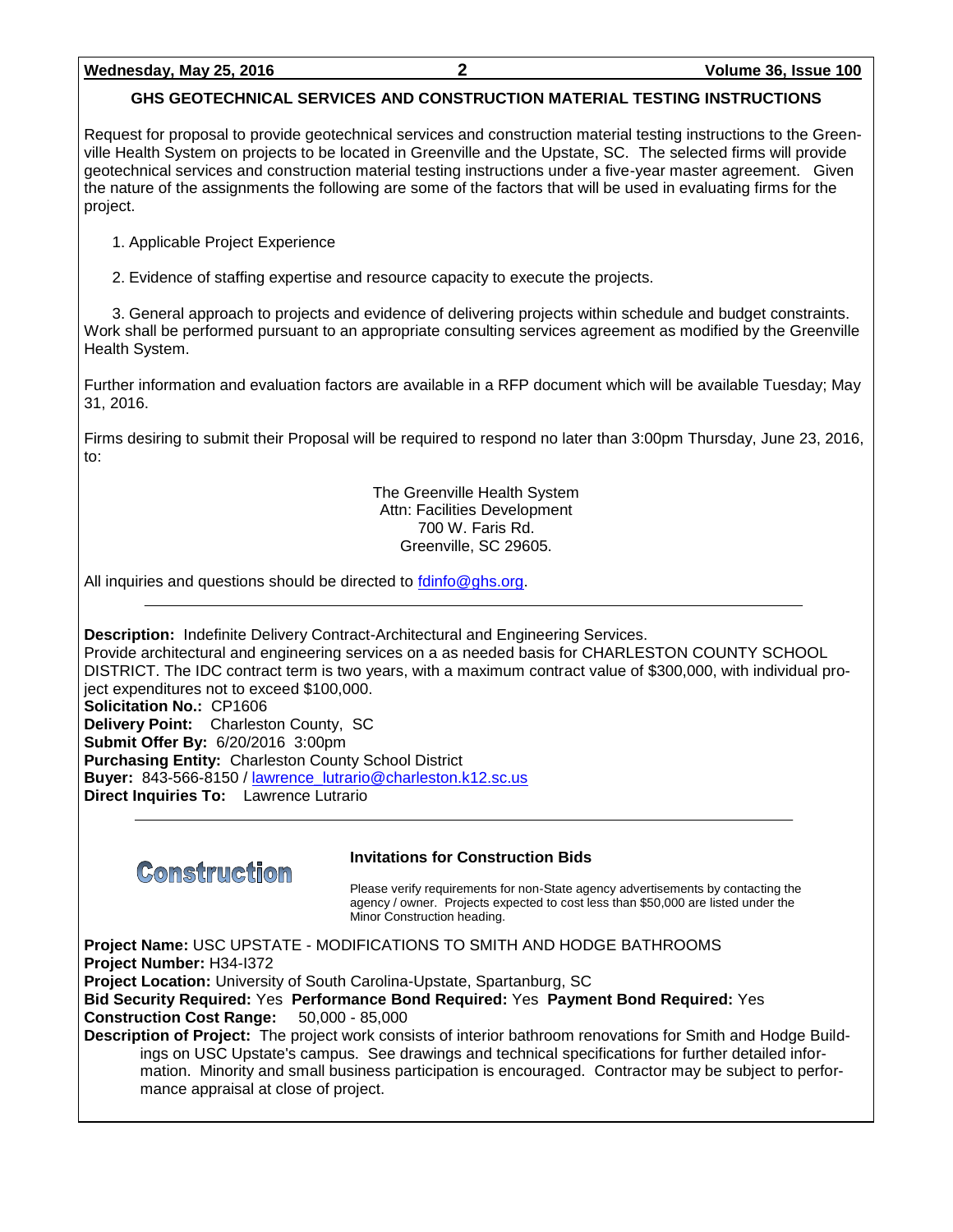| Wednesday, May 25, 2016                                                                                                                | 3                                                                                                                                                                                                | Volume 36, Issue 100                                                                                                                                                                                                                                                                                                            |
|----------------------------------------------------------------------------------------------------------------------------------------|--------------------------------------------------------------------------------------------------------------------------------------------------------------------------------------------------|---------------------------------------------------------------------------------------------------------------------------------------------------------------------------------------------------------------------------------------------------------------------------------------------------------------------------------|
|                                                                                                                                        |                                                                                                                                                                                                  | Bidding Documents / Plans May Be Obtained From: http://purchasing.sc.edu (see Facilities Construction So-                                                                                                                                                                                                                       |
| licitations & Awards)<br>Note: Bidders must obtain bidding Documents/Plans from the above listed source(s) to be listed as an official | written communications with official plan holders & bidders will be via email or website posting.<br>responsible for obtaining all updates to bidding documents from the USC Purchasing website. | plan holder. Only those bidding documents / plans obtained from the source(s) are official. Bidders that<br>rely on copies of bidding documents / plans obtained from any other source do so at their own risk. All<br>In Addition To The Above Official Source(s) Bidding Documents / Plans Are Also Available At: Bidders are |
| (http://purchasing.sc.edu)<br>Architect/Engineer: Goodwyn Mills Cawood                                                                 |                                                                                                                                                                                                  |                                                                                                                                                                                                                                                                                                                                 |
| <b>A/E Contact: Matthew King</b>                                                                                                       |                                                                                                                                                                                                  |                                                                                                                                                                                                                                                                                                                                 |
| A/E Address: 101 East Washington Street, Suite 200, Greenville, SC 29601                                                               |                                                                                                                                                                                                  |                                                                                                                                                                                                                                                                                                                                 |
| A/E E-mail: matthew.king@gmcnetwork.com A/E Telephone: 864-527-0460 A/E Fax: 864-527-0461                                              |                                                                                                                                                                                                  |                                                                                                                                                                                                                                                                                                                                 |
| Note: All questions & correspondence concerning this Invitation to Bid shall be addressed to the A/E.                                  |                                                                                                                                                                                                  |                                                                                                                                                                                                                                                                                                                                 |
| Agency/Owner: University of South Carolina                                                                                             |                                                                                                                                                                                                  |                                                                                                                                                                                                                                                                                                                                 |
| Name & Title of Agency Coordinator: Hatice Hikmet                                                                                      |                                                                                                                                                                                                  |                                                                                                                                                                                                                                                                                                                                 |
| Address: 743 Greene Street, Columbia, SC 29208                                                                                         |                                                                                                                                                                                                  |                                                                                                                                                                                                                                                                                                                                 |
| E-mail: hikmeth@mailbox.sc.edu Telephone: 803-777-9994 Fax: 803-777-7334                                                               |                                                                                                                                                                                                  |                                                                                                                                                                                                                                                                                                                                 |
| Pre-Bid Conf./Site Visit: Yes, non-mandatory                                                                                           |                                                                                                                                                                                                  |                                                                                                                                                                                                                                                                                                                                 |
| Pre-Bid Date/Time: 6/6/2016 10:00am<br>Place: USC Upstate- 155 American Way Spartanburg, SC 29303                                      |                                                                                                                                                                                                  |                                                                                                                                                                                                                                                                                                                                 |
| Bid Closing Date/Time: 6/20/2016 2:00pm                                                                                                |                                                                                                                                                                                                  |                                                                                                                                                                                                                                                                                                                                 |
| Place: 743 Greene St, Columbia, SC 29208 rm. 53                                                                                        |                                                                                                                                                                                                  |                                                                                                                                                                                                                                                                                                                                 |
| Deliver Bids To: Hatice Hikmet, (BID ENCLOSED), 743 Greene Street, Columbia, SC 29208                                                  |                                                                                                                                                                                                  |                                                                                                                                                                                                                                                                                                                                 |
|                                                                                                                                        |                                                                                                                                                                                                  |                                                                                                                                                                                                                                                                                                                                 |
| Project Name: ANDERSON REGIONAL JOINT WATER SYSTEM'S OZONE ADDITION - CONSTRUCTION<br><b>MANAGER AT RISK</b>                           |                                                                                                                                                                                                  |                                                                                                                                                                                                                                                                                                                                 |
| Project Number: CGRE160017                                                                                                             |                                                                                                                                                                                                  |                                                                                                                                                                                                                                                                                                                                 |
| Project Location: 998 Hunters Trail Anderson, SC 29625                                                                                 |                                                                                                                                                                                                  |                                                                                                                                                                                                                                                                                                                                 |
| Bid Security Required: Yes Performance Bond Required: Yes Payment Bond Required: Yes<br><b>Construction Cost Range:</b><br>\$9 Million |                                                                                                                                                                                                  |                                                                                                                                                                                                                                                                                                                                 |
|                                                                                                                                        |                                                                                                                                                                                                  | Description of Project: Seeking Construction Managers At-Risk for design review, preconstruction, construc-                                                                                                                                                                                                                     |
|                                                                                                                                        | tion and commission of the Ozone addition to existing 48 MGD water treatment plant                                                                                                               | Bidding Documents / Plans May Be Obtained From: Email Rebecca at rebecca.connell@gmcnetwork.com for                                                                                                                                                                                                                             |
| <b>RFP Packet</b>                                                                                                                      |                                                                                                                                                                                                  |                                                                                                                                                                                                                                                                                                                                 |
| Architect/Engineer: Goodwyn Mills & Cawood, Inc.                                                                                       |                                                                                                                                                                                                  |                                                                                                                                                                                                                                                                                                                                 |
| A/E Contact: Kevin Laird                                                                                                               |                                                                                                                                                                                                  |                                                                                                                                                                                                                                                                                                                                 |
| A/E Address: 101 E. Washington Street, Suite 200, Greenville, SC 29601<br>A/E E-mail: kevin.laird@gmcnetwork.com                       |                                                                                                                                                                                                  |                                                                                                                                                                                                                                                                                                                                 |
| A/E Telephone: 864-527-0460                                                                                                            |                                                                                                                                                                                                  |                                                                                                                                                                                                                                                                                                                                 |
| Note: All questions & correspondence concerning this Invitation to Bid shall be addressed to the A/E.                                  |                                                                                                                                                                                                  |                                                                                                                                                                                                                                                                                                                                 |
| Agency/Owner: Anderson Regional Joint Water System                                                                                     |                                                                                                                                                                                                  |                                                                                                                                                                                                                                                                                                                                 |
| Name & Title of Agency Coordinator: Jennifer Barrington                                                                                |                                                                                                                                                                                                  |                                                                                                                                                                                                                                                                                                                                 |
| Address: 998 Hunters Trail, Anderson, SC 29625                                                                                         |                                                                                                                                                                                                  |                                                                                                                                                                                                                                                                                                                                 |
| E-mail: <i>jbarrington@arjwater.com</i>                                                                                                |                                                                                                                                                                                                  |                                                                                                                                                                                                                                                                                                                                 |
| Telephone: 864-332-6532                                                                                                                |                                                                                                                                                                                                  |                                                                                                                                                                                                                                                                                                                                 |
| Pre-Bid Conf./Site Visit: Yes, mandatory                                                                                               |                                                                                                                                                                                                  |                                                                                                                                                                                                                                                                                                                                 |
| Pre-Bid Date/Time: 6/7/2016                                                                                                            |                                                                                                                                                                                                  |                                                                                                                                                                                                                                                                                                                                 |
| Place: ARJWS 998 Hunters Trail Anderson, SC 29625                                                                                      |                                                                                                                                                                                                  |                                                                                                                                                                                                                                                                                                                                 |
| Bid Closing Date/Time: 6/21/2016 2:00pm<br>Place: ARJWS 998 Hunters Trail Anderson, SC 29625                                           |                                                                                                                                                                                                  |                                                                                                                                                                                                                                                                                                                                 |
| Deliver Bids To: ARJWS / Jennifer Barrington, 998 Hunters Trail, Anderson, SC 29625                                                    |                                                                                                                                                                                                  |                                                                                                                                                                                                                                                                                                                                 |
|                                                                                                                                        |                                                                                                                                                                                                  |                                                                                                                                                                                                                                                                                                                                 |
|                                                                                                                                        |                                                                                                                                                                                                  |                                                                                                                                                                                                                                                                                                                                 |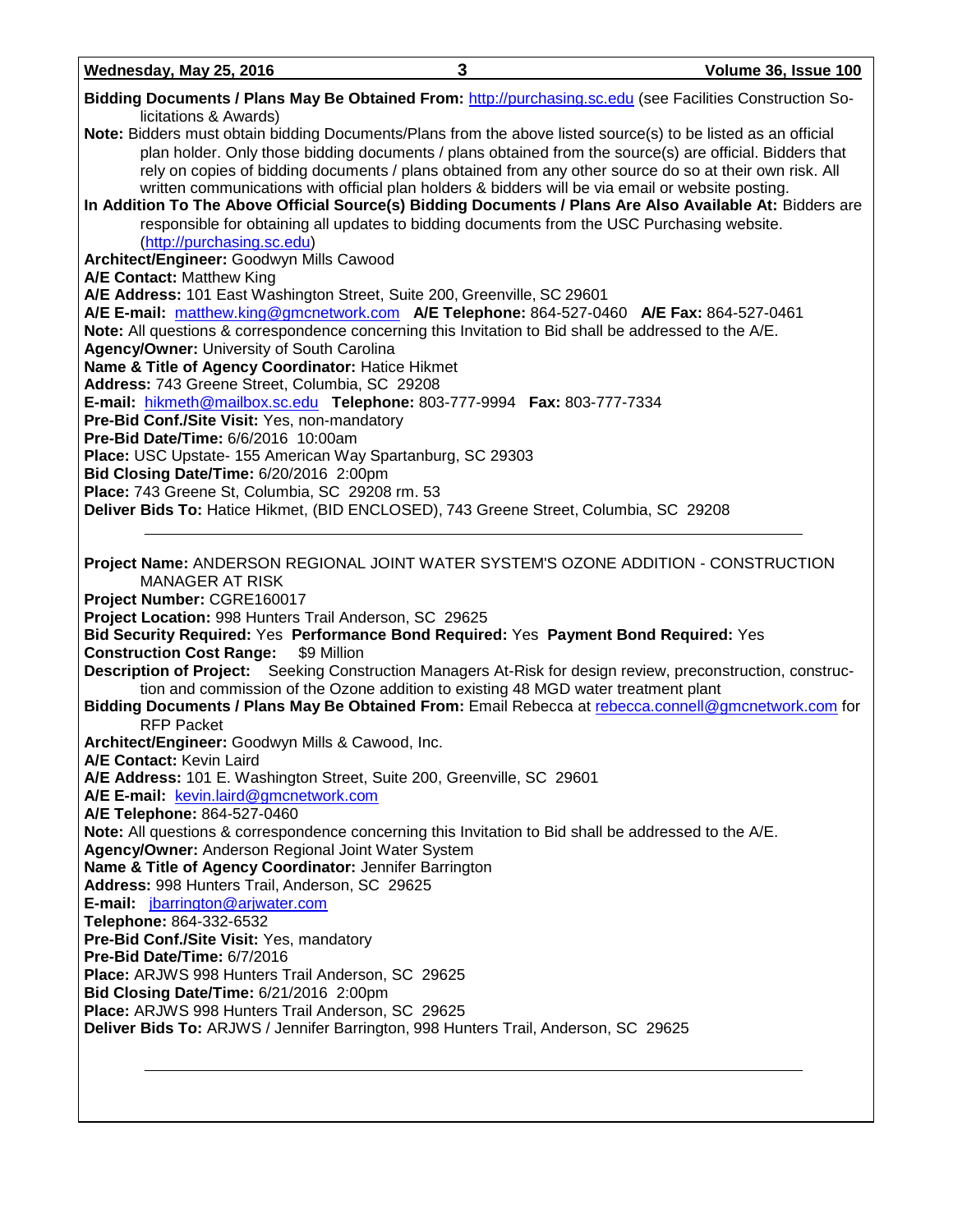| Wednesday, May 25, 2016                                                                                                                                                                                                                                                                                                                                    | Volume 36, Issue 100                                                                                                                                                                                                                                                                                                                                                                                                                                                                                                                                                                                           |
|------------------------------------------------------------------------------------------------------------------------------------------------------------------------------------------------------------------------------------------------------------------------------------------------------------------------------------------------------------|----------------------------------------------------------------------------------------------------------------------------------------------------------------------------------------------------------------------------------------------------------------------------------------------------------------------------------------------------------------------------------------------------------------------------------------------------------------------------------------------------------------------------------------------------------------------------------------------------------------|
| isting site electrical work to support the new well pump as well as the new chlorination system.<br><b>Solicitation No.: 2016-3282-138-20</b>                                                                                                                                                                                                              | <b>Description:</b> 1-95 WELL Dorchester County, South Carolina invites sealed bids for the construction of the new 1-<br>95 Well. The work will consist of the installation of a new water supply well, new well site piping, a new dedicated<br>fill line from the new well to the on-site elevated storage tank, a new chlorination disinfection system, and installa-<br>tion of a new meter and backflow preventer assembly at a commercial customer's property. Other work includes:<br>installation of one (1) submersible pump in the new water supply well; coat above-ground piping; upgrade the ex- |
| <b>Delivery Point:</b> Misty Glen Road, Dorchester County, St. George, S.C.                                                                                                                                                                                                                                                                                |                                                                                                                                                                                                                                                                                                                                                                                                                                                                                                                                                                                                                |
| <b>Submit Offer By: 6/21/2016 2:00pm</b><br><b>Bid Opening:</b> Dorchester County Purchasing Department, 201 Johnston Street, St. George, SC 29477<br>S.G. Stephens, Jr., CPPO, Procurement Director                                                                                                                                                       |                                                                                                                                                                                                                                                                                                                                                                                                                                                                                                                                                                                                                |
| Specifications/Construction Plans: Available on the W.K. Dickson & Co., Inc. plan room website                                                                                                                                                                                                                                                             |                                                                                                                                                                                                                                                                                                                                                                                                                                                                                                                                                                                                                |
| 5560 or email Nan Lee at nlee@wkdickson.com.<br>Award: Notification of successful bidder will be posted on the County website:<br>www.dorchestercounty.net (Select Purchasing Department from drop down)<br><b>Project Contact:</b> Walt Fletcher, P.E., W.K. Dickson & Co., Inc.,<br>(843) 416-5560 wfletcher@wkdickson.com<br>Website: www.wkdickson.com | (www.wkdickson.com) after bidder registration. For questions on registration call the W.K. Dickson at 843-416-                                                                                                                                                                                                                                                                                                                                                                                                                                                                                                 |
|                                                                                                                                                                                                                                                                                                                                                            |                                                                                                                                                                                                                                                                                                                                                                                                                                                                                                                                                                                                                |

Deadline for written questions (via email) is Tuesday, June 14, 2016 at 5:00pm.

# **Consultant / Professional**

## **YORK CO. -- NOTICE OF BID NO. 2360**

York County is seeking sealed bids to install a comprehensive security management system for the York County Courthouse. A mandatory pre-bid meeting will be held at the Agricultural Building, Conference Room B, Room 136, 6 S. Congress St, York, SC 29745 at 2:00pm, on Monday, June 6, 2016 to discuss the goals and objectives of this request, critique the project, review building plans, participate in a general walkthrough, and ask or answer questions. Bids will be received in the York County Purchasing Department, 6 S. Congress St., York, SC 29745 until 11:00am on Monday, June 20, 2016, at which time said bids will be publicly opened. This bid is posted on the York County Website, [www.yorkcountygov.com](http://www.yorkcountygov.com/) /purchasing.

## Equipment

**Description:** STEAMERS, CONVECTION **Solicitation No.:** IFB 2016-9 **Delivery Point:** Berkeley County School District, SC **Submit Offer By:** 6/14/2016 11:00am **Purchasing Entity:** Berkeley County School District, Child Nutrition Services, 111 East Main Street, Moncks Corner, SC 29461 **Buyer:** Karen Taylor, 843-899-8785 - [taylork@bcsdschools.net](mailto:taylork@bcsdschools.net) **Download Solicitation From:** [www.berkeley.k12.sc.us/departments.cfm?subpage=54016](http://www.berkeley.k12.sc.us/departments.cfm?subpage=54016)

### **WIRELESS INTERCOM SYSTEMS**

Scope Of Work: Purchase, Delivery, and Installation of Wireless Intercom Systems in Seven Kershaw County Fire Service Vehicles per Specifications Bid Number: 15-202-19<br>Bid Surety Bond: 7es – 5% Bid Surety Bond: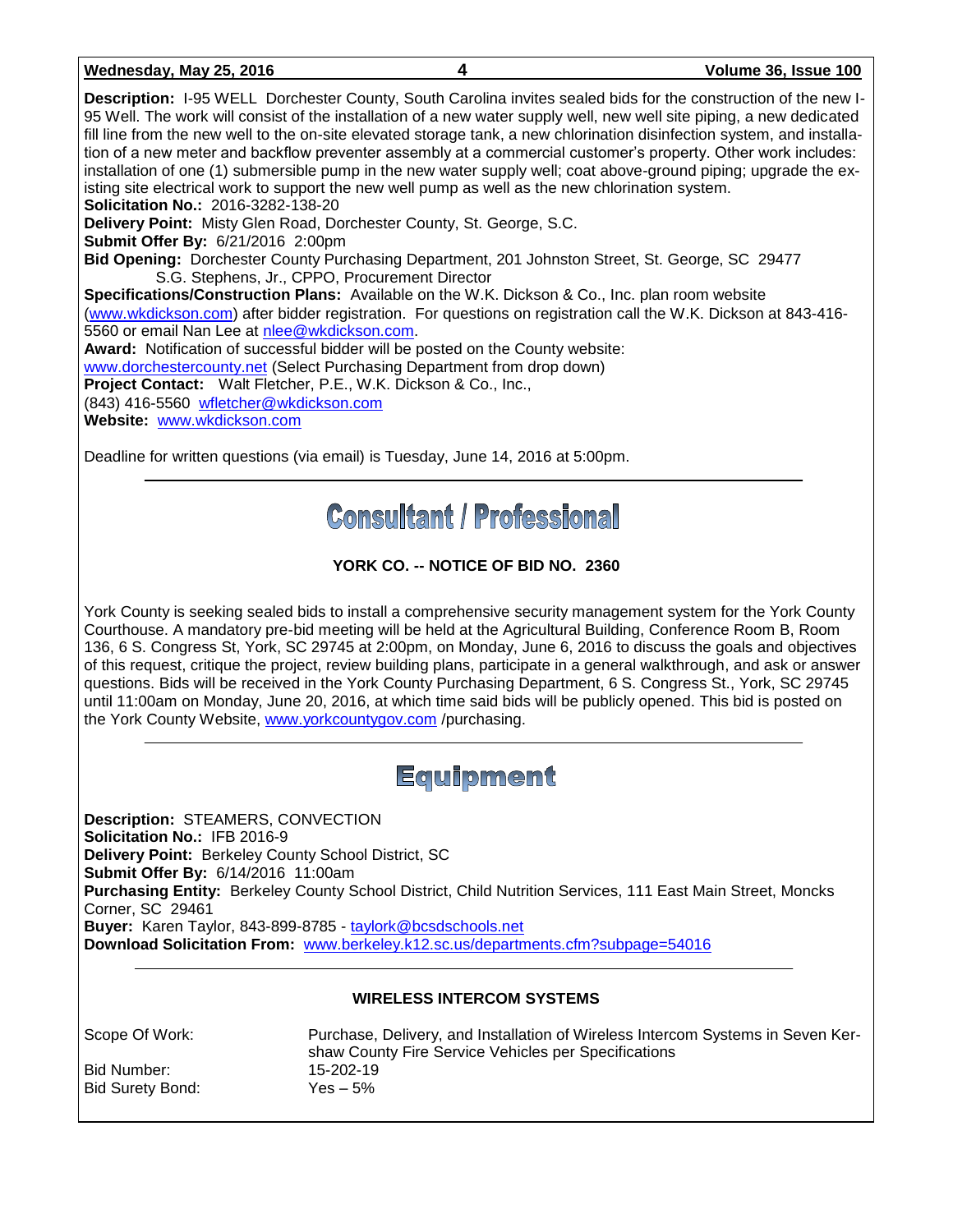| Wednesday, May 25, 2016 |
|-------------------------|
|-------------------------|

Bid Submission: Sarah Williams, Kershaw Co. Gov't. Ctr., 515 Walnut Street, Room 217,Camden, SC 29020

Bid Due Date: June 28, 2016 Time:3:00pm

Download Bid Package: [www.kershaw.sc.gov.](http://www.kershaw.sc.gov/) If downloading this solicitation from other than our website, it is the responsibility of the vendor to e-mail our office at [sarah.williams@kershaw.sc.gov](mailto:sarah.williams@kershaw.sc.gov) to be registered as a potential vendor to receive any subsequent amendments.

#### **LOWER MILEAGE ADA VEHICLE**

York DSN Board seeks to purchase a lower mileage ADA vehicle with preference for Ford E350 XL Super Duty Extended. Max price of \$30,000. Quotes must be to Janice Fowler by May 27 at Noon. Contact is [jfowler@yorkdsnb.org.](mailto:jfowler@yorkdsnb.org)

## **Information Technology**

### **SUBSTITUTE/CALLING/EMPLOYEE ABSENCE TRACKING SOFTWARE**

Horry County Schools is seeking vendors who can provide substitute/calling/employee absence tracking software that is compatible with Frontline Technology's Applitrack applicant tracking software. The District intends also to implement a time and attendance (time clock) solution that must be compatible with the District's substitute calling/employee absence software and Oracles PeopleSoft Human Capital Management application.

Horry County Schools Is located in the coastal area of South Carolina and employees approximately 5,500 employees. For further information, contact Dustin Bishop at 843-488-6871. Horry County Schools is seeking to satisfy sole source requirements of attempting to locate vendors who can provide the software. No alternatives are acceptable.

## **Maintenance and Repair**

**Description:** MISCELLANEOUS ELECTRICAL WORK AND INSTALLATION OF HEATING AND COOLING UNITS IN HISTORIC TRAIN CARS AT RAILROAD HISTORICAL CENTER. **Delivery Point:** Greenwood, SC **Pre-bid Conf.:** Mandatory. 6/7/2016 10:00am **Location:** Railroad Historical Center, 909 S. Main St., Greenwood, SC 29646 **Submit Offer By:** 6/21/2016 10:00am **Purchasing Entity:** City of Greenwood, 520 Monument St., Room 230, Greenwood, SC 29646 Buyer: Julie Wilkie 864-942-8411, [julie.wilkie@gwdcity.com](mailto:julie.wilkie@gwdcity.com)

# Printing

**Description:** PRINTING OF ACADEMIC VIEWBOOKS **Solicitation No.:** 74852975 **Delivery Point:** Clemson, SC **Submit Offer By:** 6/6/2016 11:00am **Purchasing Entity:** Clemson University, Procurement Services, Administrative Services Bldg.,108 Perimeter Rd., Clemson, SC 29634 **Buyer:** Tammy D. [Crooksduncant@clemson.edu,](mailto:Crooksduncant@clemson.edu) 864-656-0641 **Download Solicitation From:** Online solicitations only. Solicitations can be viewed at <https://clemson.ionwave.net/CurrentSourcingEvents.aspx>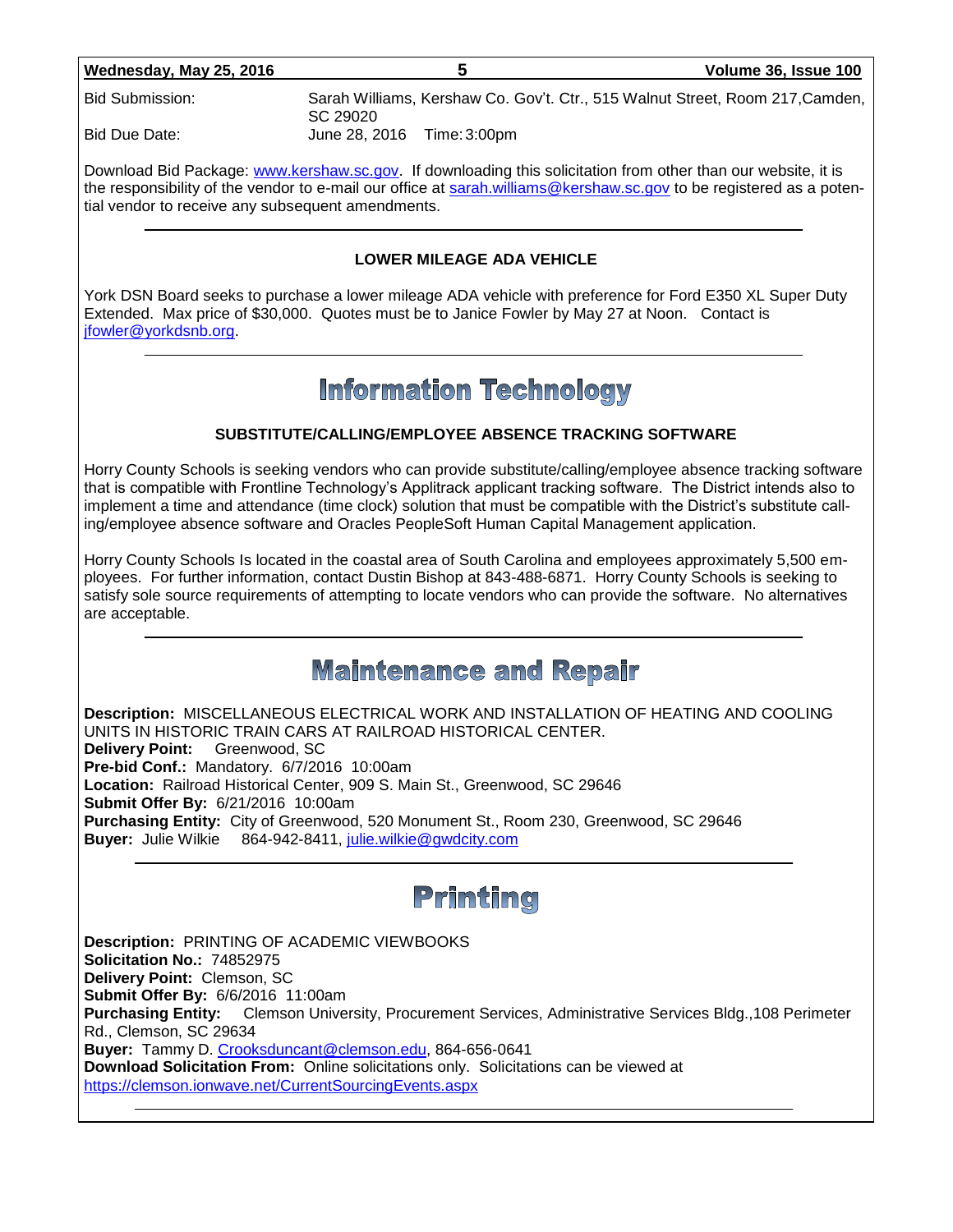# Services

**Description:** DUGANNON PLANTATION REPAIR **Solicitation Number:** 5400011581 **Pre-bid Conf.:** 6/3/2016 11:00am **Location:** Dungannon Plantation, SC Highway 162, Hollywood, SC **Submit Offer By:** 06/14/2016 10:00am **Purchasing Agency:** SC Department of Natural Resources 1000 Assembly Street, Room 142 Columbia, SC 29201 **Buyer:** VALERIE DUNCAN **Email:** [duncanv@dnr.sc.gov](mailto:duncanv@dnr.sc.gov) **Download Solicitation From:** 

<http://webprod.cio.sc.gov/SCSolicitationWeb/solicitationAttachment.do?solicitnumber=5400011581>

**Description:** FULL DEPTH PATCHING, SUMTER **Solicitation Number:** 5400011551 **Submit Offer By:** 06/16/2016 2:30pm **Purchasing Agency:** SCDOT Procurement Office 955 Park Street Room 101 Columbia, SC 29201-3959 **Buyer:** SATERIA WEST **Email:** [WESTSP@SCDOT.ORG](mailto:WESTSP@SCDOT.ORG) **Download Solicitation From:**  <http://webprod.cio.sc.gov/SCSolicitationWeb/solicitationAttachment.do?solicitnumber=5400011551>

**Description:** PROVIDE LAWN CARE AND LANDSCAPE SERVICES (IDIQ) CONTRACT **Solicitation No.:** 20160066 **Delivery Point:** COLUMBIA, SC **Submit Offer By:** 6/29/2016 2:00pm **Purchasing Entity:** RICHLAND COUNTY SCHOOL DISTRICT ONE, PROCUREMENT SERVICES, 201 PARK STREET, COLUMBIA, SC 29201 **Buyer:** PAT WILSON, 803-231-7031, [pawilson@richlandone.org](mailto:pawilson@richlandone.org) **Download Solicitation From:** [www.richlandone.org](http://www.richlandone.org/)

**Description:** 55-PASSENGER BUSES FOR THE CITADEL FOOTBALL 2016 TEAM TRAVEL **Solicitation No.:** Bid 3102-JR-6/24/2016 **Delivery Point:** Charleston, SC **Submit Offer By:** 6/24/2016 by close of business **Purchasing Entity:** The Citadel, Military College of South Carolina **Buyer:** Jalorie Robinson, 843-953-5279 **Download Solicitation From:** <http://www.citadel.edu/root/procurement-vendors/solicitations>

**Description:** 55 -PASSENGER BUS FOR CITADEL VOLLEY BALL TEAM FOR 2016 TEAM TRAVEL. **Solicitation No.:** Quote 3101-JR-6/23/2016 **Delivery Point:** Charleston, SC **Submit Offer By:** 6/23/2016 by close of business **Purchasing Entity:** The Citadel, Military College of South Carolina **Buyer:** Jalorie Robinson, 843-953-5279 **Download Solicitation From:** <http://www.citadel.edu/root/procurement-vendors/solicitations>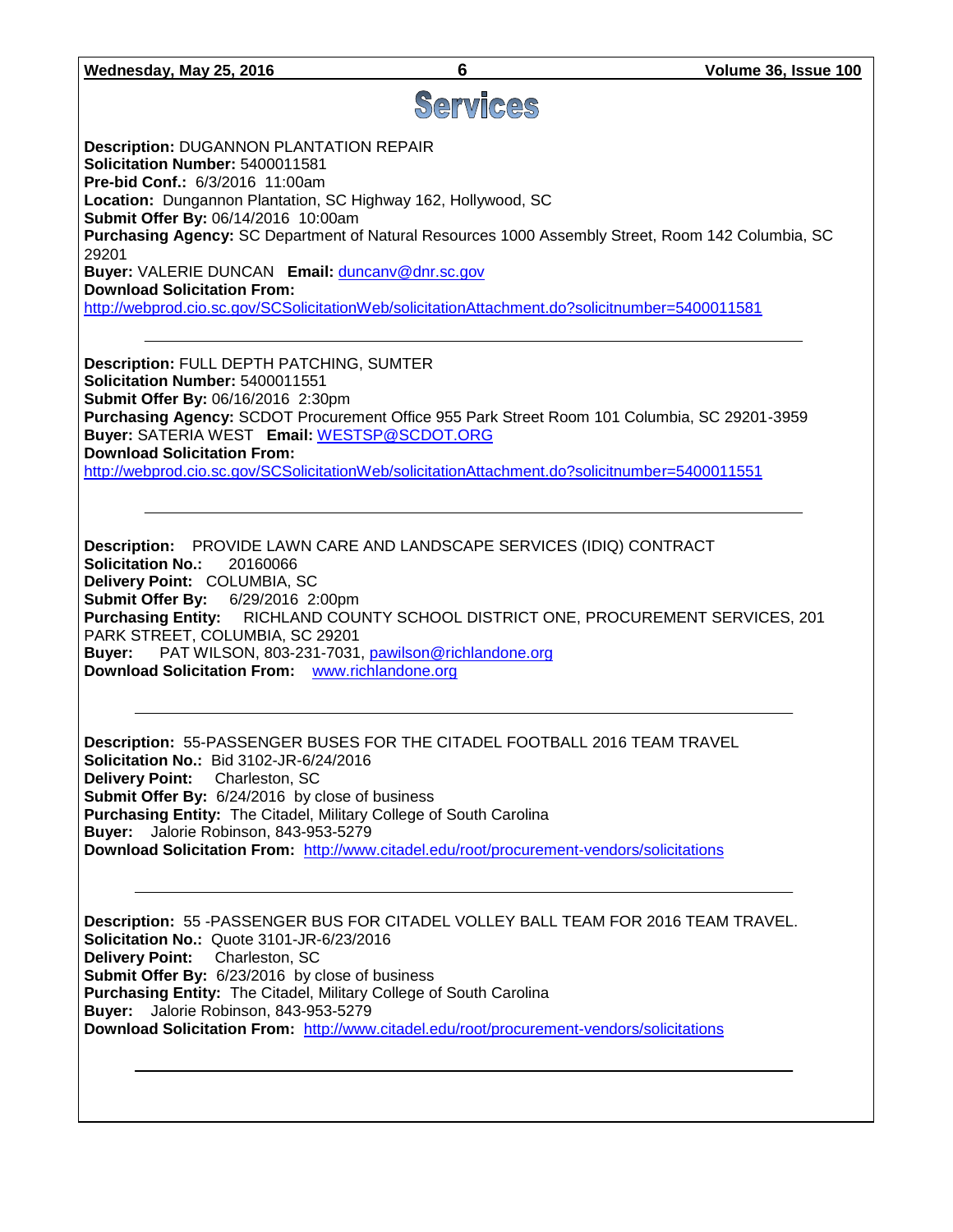**Wednesday, May 25, 2016 7 Volume 36, Issue 100**

**Description:** PROVIDE RECRUITMENT SERVICES FOR A UNIVERSITY EXECUTIVE LEVEL POSITION **Solicitation No.:** RFP-MM-333-06-07-2016 **Delivery Point:** Greenwood, SC **Submit Offer By:** 6/7/2016 3:00pm **Purchasing Entity:** Lander University, 204 W Henrietta Ave., FO Room 226, Greenwood, SC 29649 **Buyer:** Mary McDaniel, 864-388-8242, [mmcdaniel@lander.edu](mailto:mmcdaniel@lander.edu) **Download Solicitation From:** [http://www.lander.edu/Business-Administration/Procurement-](http://www.lander.edu/Business-Administration/Procurement-Services/Solicitations.aspx)[Services/Solicitations.aspx](http://www.lander.edu/Business-Administration/Procurement-Services/Solicitations.aspx)

**Description:** PROVIDE ALL LABOR AND MATERIALS TO PRESSURE FIVE WASH (5) BARRACKS AT THE CITADEL, MILITARY COLLEGE OF SC. **Solicitation No.:** Bid3103-JR-6/20/2016 **Delivery Point:** Charleston, SC **Site Visit:** 6/2/2016 **Submit Offer By:** 6/20/2016 by close of business **Purchasing Entity:** The Citadel, Military College of South Carolina **Buyer:** Jalorie Robinson, 843-953-5279 **Download Solicitation From:** <http://www.citadel.edu/root/procurement-vendors/solicitations>

**Description:** STUDENT ATHLETIC INSURANCE **Solicitation No.:** 5580-15/16 **Submit Offer By:** 6/15/2016 11:00am **Purchasing Entity:** Anderson School District Five **Buyer:** Dee Polovitz or Pamela G. Hassan Direct Inquiries To: **BIDS@anderson5.net, Subject Line: RFP - Student Athletic Insurance** 

#### **OFFICE SPACE IN SPARTANBURG COUNTY FOR SOUTH CAROLINA DEPARTMENT**

#### **OF DISABILITIES & SPECIAL NEEDS**

The State of South Carolina is seeking office space in Spartanburg County on behalf of South Carolina Department of Disabilities & Special Needs. Information about this bid can be found at [http://admin.sc.gov/generalservices/leasing/current-solicitations.](http://admin.sc.gov/generalservices/leasing/current-solicitations)

Please direct your responses and inquiries in writing to Cynthia Young, Department of Administration, Real Property Services, 1200 Senate Street, Suite 460, Columbia, SC 29201, Fax 803-737-7178, or [cyn](mailto:cynthia.young@admin.sc.gov)[thia.young@admin.sc.gov.](mailto:cynthia.young@admin.sc.gov)

All proposals must be received in the Real Property Services Office on or before 4:00pm, June 22, 2016.

**Description:** PURCHASE OF PREPARED AND DELIVERED UNITIZED MEALS (LUNCH) TO APPROXIMATELY 60 ADULTS FOR 245 DAYS PER YEAR. **Solicitation No.:** 107 **Delivery Point:** Williamsburg County Disabilities & Special Needs Board, 61 Greenlee Street, Kingstree, South Carolina 29556 **Submit Offer By:** 6/8/2016 2:00pm **Location:** 61 Greenlee Street, Kingstree, South Carolina 29556 **Purchasing Entity:** Williamsburg County Disabilities & Special Needs Board **Direct Inquiries To:** Brenda M. Fulton, 843-355-5481 ext. 1023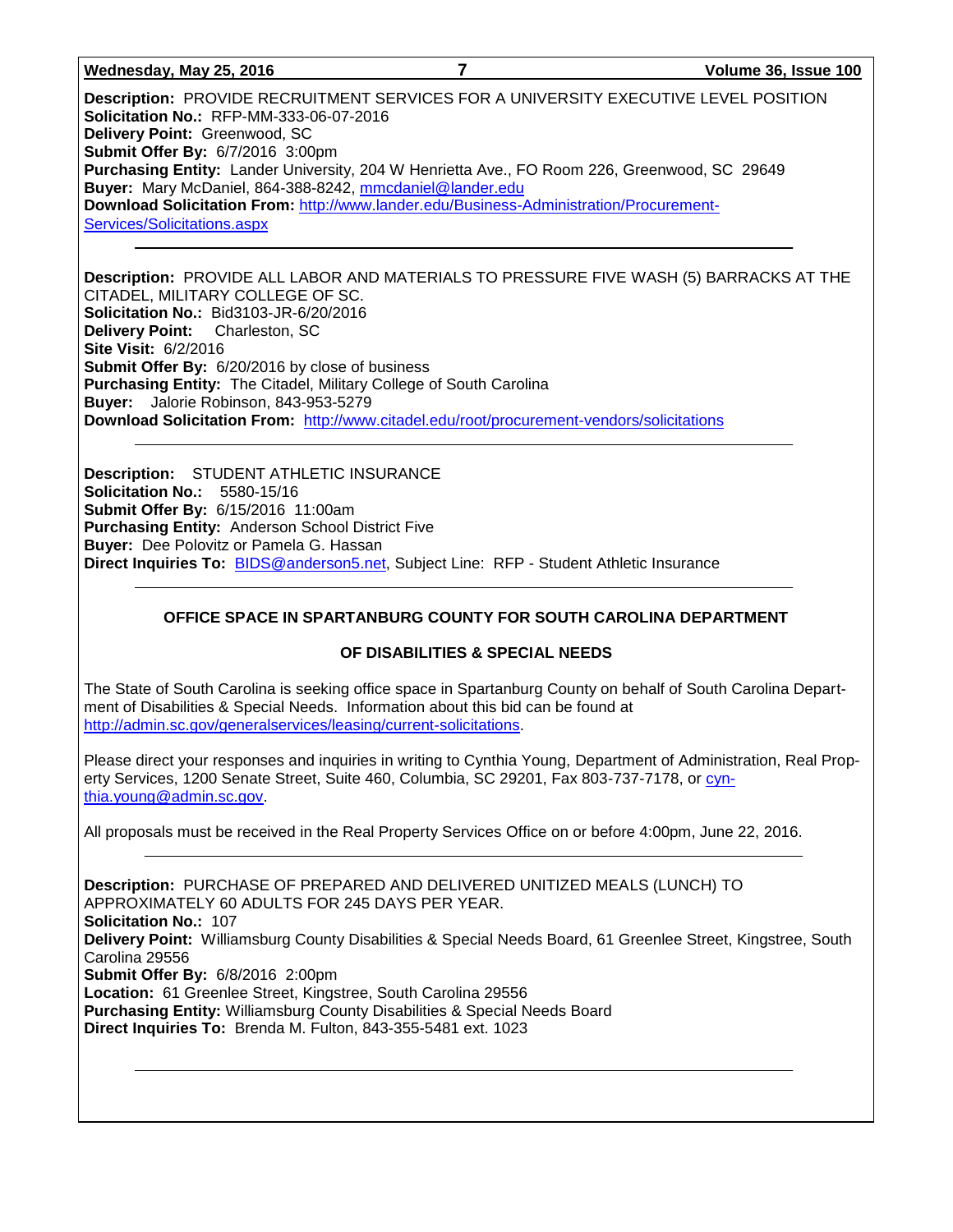### **SOLID WASTE REMOVAL SERVICES AT THE CHARLESTON INTERNATIONAL AIRPORT**

### **PROCUREMENT NO. 2016-137-CHS**

Written statements for the above opportunity will be received in sealed envelopes by the Charleston County Aviation Authority at the offices of the Charleston County Aviation Authority, Charleston International Airport, 5500 International Boulevard, #101 (2nd Floor), Charleston, South Carolina 29418, until 2:00pm on Friday, June 22, 2016, at which time they will be publicly opened.

For further information and complete documents, please contact the Charleston County Aviation Authority at 843- 767-7000 or download a complete package from the Authority's website at [www.chs-airport.com.](http://www.chs-airport.com/)

#### **ANDERSON SCHOOL DISTRICT TWO**

Anderson School District Two will receive sealed bids to replace the rigging, stage curtains and theatrical lighting at Belton-Honea Path High School until 2:00pm on June 1, 2016, at the school district office at 10990 Belton-Honea Path Highway, Honea Path, South Carolina 29654.

The project consists of replacing the rigging, stage curtains and theatrical lighting in the auditorium at Belton-Honea Path High School.

Drawings and specifications for the project were prepared by Craig, Gaulden and Davis, Inc., 19 Washington Park, Greenville, South Carolina 29601 (Tel: 864-242-0761; email: [kpoole@cgdarch.com\)](mailto:kpoole@cgdarch.com). Electrical Contractors licensed to do business in the State of South Carolina may obtain electronic sets of bid documents from the Architect.

To be eligible for consideration, bids must comply with the laws of the State of South Carolina and the Procurement Code of Anderson County School District Two and all conditions as set forth in the specifications. Bids will be required to remain open for acceptance or rejection by the Owner for sixty (60) days after the bid opening date. All other instructions concerning submission of a bid will be found in the "Instructions to Bidders", which is a part of the Contract Documents.

## Supplies

**Description:** SUNA V2 UV NITRATE METER **Solicitation Number:** 5400011553 **Submit Offer By:** 06/09/2016 2:30pm **Purchasing Agency:** SC DHEC 2600 Bull Street Columbia, SC 29201-1708 **Buyer:** AMBER KERR **Email:** [KERRAL@dhec.sc.gov](mailto:KERRAL@dhec.sc.gov) **Download Solicitation From:**  <http://webprod.cio.sc.gov/SCSolicitationWeb/solicitationAttachment.do?solicitnumber=5400011553>

**Description:** PRIVACY CURTAINS FOR TUCKER CENTER **Solicitation Number:** 5400011573 **Submit Offer By:** 06/16/2016 3:15pm **Purchasing Agency:** SC Dept. of Mental Health 2414 Bull Street, Room 201 Columbia, SC 29201 **Buyer:** ANDREW JACKSON **Email:** [andrew.jackson@scdmh.org](mailto:andrew.jackson@scdmh.org) **Download Solicitation From:**  <http://webprod.cio.sc.gov/SCSolicitationWeb/solicitationAttachment.do?solicitnumber=5400011573>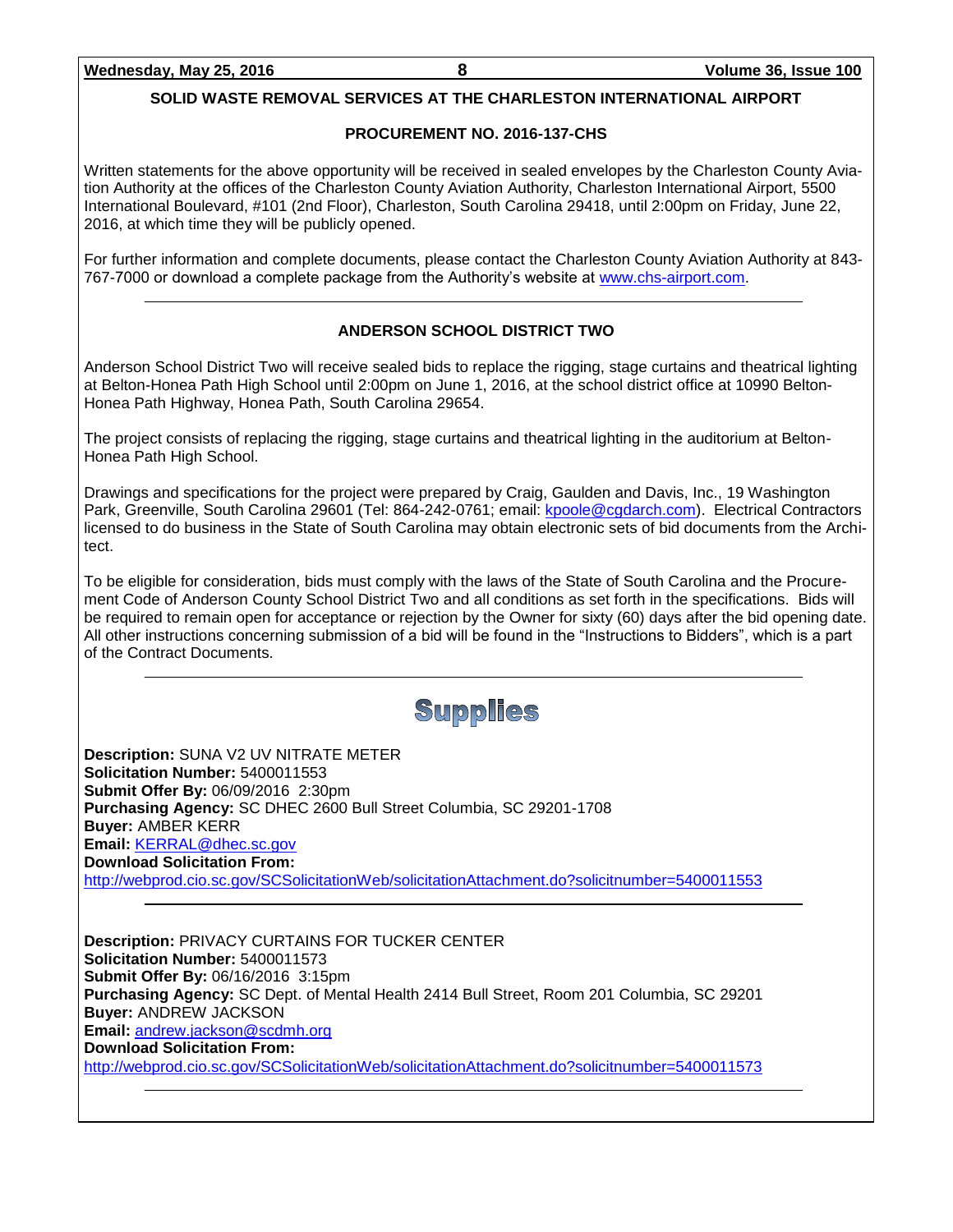#### **Wednesday, May 25, 2016 9 Volume 36, Issue 100**

**Description:** CHARLESTON COUNTY SCHOOL DISTRICT IS SOLICITING A BID TO FURNISH AND DELIVER PE UNIFORMS FOR STALL HIGH SCHOOL **Solicitation No.:** B 1620 **Delivery Point:** Charleston County, SC **Submit Offer By:** 6/21/2016 2:00pm at County School District Operation Center 3999 Bridge View Drive North Charleston, SC Procurement Services Conference Room **Purchasing Entity:** Charleston County School District **Buyer:** 843-566-1817/Michelle\_wright@charleston.k12.sc.us **Direct Inquiries To:** Michelle Wright 843-566-1817 / [Michelle\\_Wright@charleston.k12.sc.us](mailto:Michelle_Wright@charleston.k12.sc.us) **Download Solicitation From:** [www.ccsdschools.com/Business/Contracts\\_Procurement/](http://www.ccsdschools.com/Business/Contracts_Procurement/)

#### **PURCHASE AND DELIVERY OF BULK CHEMICALS**

The Grand Strand Water and Sewer Authority is requesting bids for the purchase and delivery of bulk chemicals to its Bull Creek Surface Water Treatment Plant, Myrtle Beach Surface Water Treatment Plant, Myrtle Beach Wastewater Treatment Plant, Schwartz Wastewater Treatment Plant, Outlying Wastewater Plants, and other locations in Horry, Marion, and Dillon Counties, South Carolina. Pricing will be obtained through an Online Reverse Auction with eBridge Business Solutions. For complete bidding specifications go to [http://www.ebridgeglobal.com/BidPackage/?ev=GSWSA\Chemicals\\_4978](http://www.ebridgeglobal.com/BidPackage/?ev=GSWSA/Chemicals_4978) or call 843-443-8230 or 843-443-8224 for further information. Deadline to respond to this opportunity is Friday, June 3, 2016 at 2:00pm.



**Description:** SALE OF TOASTMASTER TITAN COMMERCIAL MIXER, AND 32 NEW LIGHT FIXTURES (STILL IN BOX) **Solicitation No.:** 15-042 **Submit Offer By:** Auction ends 6/1/2016 10:30am **Purchasing Entity:** Fort Mill School District Four, 2233 Deerfield Drive, Fort Mill, SC 29715 **Direct Inquiries To:** [www.govdeals.com](http://www.govdeals.com/)

# Intent to Sole Source

#### **SOUTH CAROLINA DEPARTMENT OF EDUCATION**

The South Carolina Department of Education (SCDE) intends to secure the services of The National Association of Charter School Authorizers (NACSA) to provide development and publication of South Carolina Principles and Standards for Quality Charter School Authorizing as well as the development and piloting of a South Carolina Charter School Sponsor Evaluation System. This project is an effort to align the national industry standards to South Carolina specific statutory requirements. NACSA is the only known association that provides the Principles and Standards for Quality Charter School Authorizing and a Charter School Authorizer (Sponsor) Evaluation System.

This Notice of Intent to Sole Source is to determine the availability of vendors able to provide the requested services.

Please send responses via e-mail to SC Department of Education, Attn.: Elsie Montgomery, Procurement Director, at [EMontgomery@ed.sc.gov](mailto:EMontgomery@ed.sc.gov) for this Intent to Sole Source.

The contact deadline is 6/1/2016 by 12:00pm.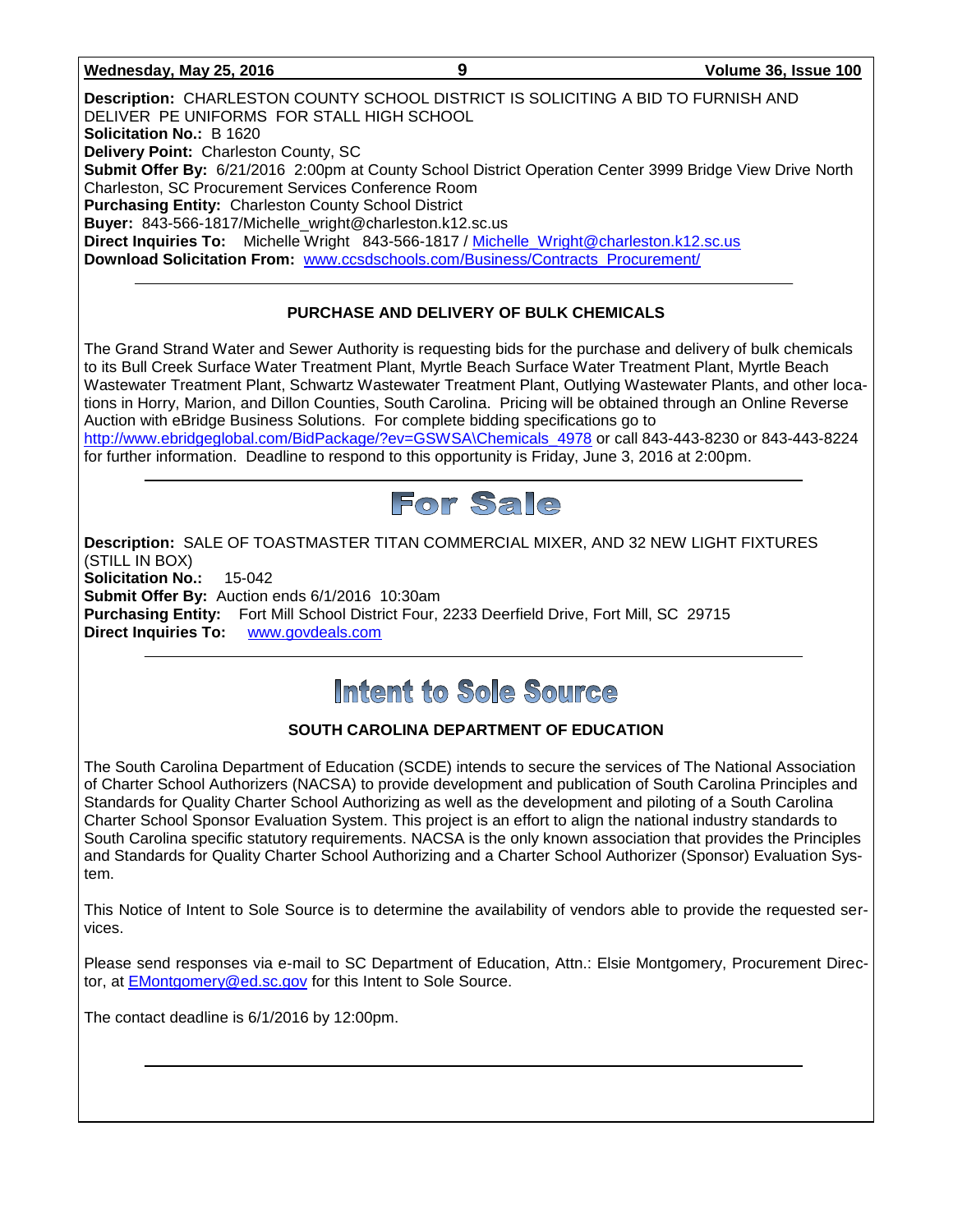## **SCBO Notices**

#### **VENDORS, DON'T NEGLECT TO CHECK THE STATE'S FIXED PRICE BIDS**

If authorized by the original solicitation, the State may use "competitive fixed price bidding" to create procurements with an open response date. These fixed price bids are advertised in SCBO once, but the solicitation may provide for bids to be accepted continuously or periodically during the contract term. The links below take you to a listing of all open solicitations conducted by the central purchasing office using the competitive fixed pricing bidding rules.

> Fixed Price Bids - [Information Technology](http://www.mmo.sc.gov/PS/vendor/PS-vendor-fixed-price-bids-it.phtm) (Open Response Date) Fixed Price Bids - [Supplies & Services](http://www.mmo.sc.gov/PS/vendor/PS-vendor-fixed-price-bids-ss.phtm) (Open Response Date)

#### **INSPECTOR GENERAL'S FRAUD HOTLINE**

(State Agency fraud only) 1-855-723-7283 / [http://oig.sc.gov](http://oig.sc.gov/)

#### **COMMENTS?**

The Division of Procurement Services encourages you to make your comments via the following methods: Customer Comment System:<http://www.mmo.sc.gov/PS/ccs/MMO-ccs-index.phtm> Telephone 803-737-0600

## **Helpful Links**

To sign up for an RSS feed for SCBO: [http://procurement.sc.gov/PS/general/scbo/scbo-rss.php.](http://procurement.sc.gov/PS/general/scbo/scbo-rss.php).

For information about SCBO: <http://procurement.sc.gov/PS/general/scbo/PS-scbo-index.phtm>

For links to purchasing website across South Carolina: <http://www.mmo.sc.gov/PS/vendor/PS-vendor-other-sol.phtm>

For vendor information: <http://procurement.sc.gov/PS/vendor/PS-vendor-new.phtm>

For vendor registration: <http://procurement.sc.gov/PS/vendor/PS-vendor-registration.phtm>

> Division of Procurement Services homepage: <http://procurement.sc.gov/PS/PS-index.phtm>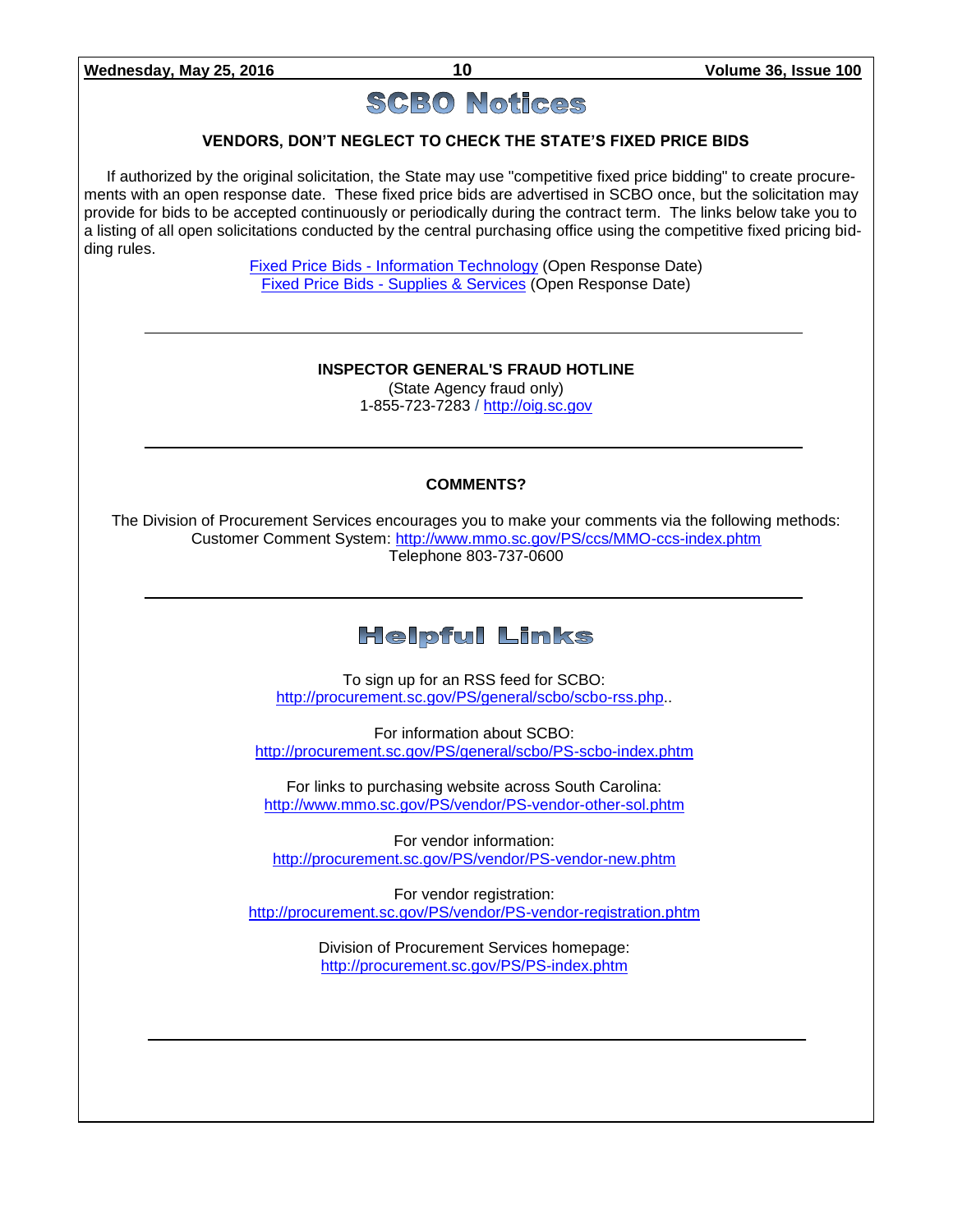**Wednesday, May 25, 2016 11 Volume 36, Issue 100**